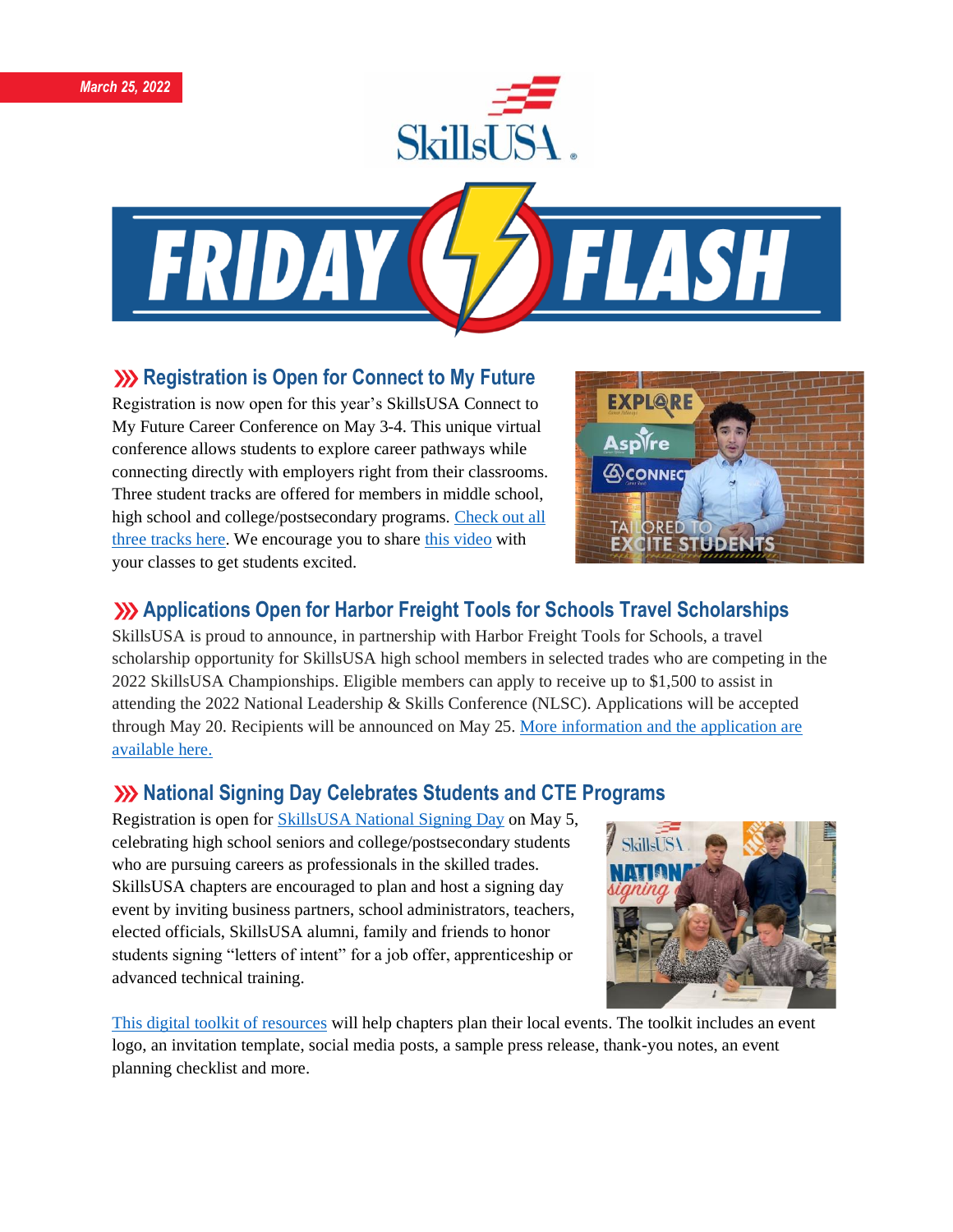# **Big Scholarship Opportunities for College/Postsecondary Students**

The Horatio Alger Association is offering 500 career and technical education scholarships at up to \$2,500 each through their "Career & Technical Scholarship Program." The scholarships are awarded to students who've faced and overcome great obstacles in their lives and who wish to pursue a career and technical education at an accredited, nonprofit postsecondary institution. Applications are now open, and the deadline is June 15. Scholarships will be awarded on a rolling basis throughout the spring and summer. Visit their [website](https://scholars.horatioalger.org/about-our-scholarship-programs/technical/) for full information and to apply.

### **XX** Help SkillsUSA Thank Carhartt and TSC for Supporting the Trades

At a time when the skilled trades need more champions, Carhartt and Tractor Supply Company (TSC) recently stepped up with a \$100,000 donation to SkillsUSA through their Support the Trades campaign! Now's the time for SkillsUSA Nation to say thank you. We're still in need of short thank-you videos from SkillsUSA members. A video submission earns you a spot in a drawing for one of two \$50 Amazon gift cards. Click here for full [details](https://skillsusa.wufoo.com/forms/carhartttsc-thank-you-videos) on how to show these partners how much we value their support!

## **Love and Logic Session: Preventing Power Struggles in Your Classroom**

Join us on **April 5** from 3:30-5 p.m. ET for a Love and Logic session designed to help you learn how to use choices to prevent power struggles in your classroom. The cost to attend is \$10. [Register here.](https://skillsusa.wufoo.com/forms/love-and-logic-and-technical-fridays-registration) For questions, contact [Karolina Belen.](mailto:kbelen@skillsusa.org)

## **XX** New Best Practices Professional Development Opportunities

Please join your fellow advisors on April 13 at 5:30 p.m. ET for our new best practices series, where seasoned SkillsUSA advisors head panels focusing on one topic each month. This session will focus on how to coach students for success in their competitions. [Register for this and more professional](https://absorb.skillsusa.org/#/dashboard)  [membership benefits here.](https://absorb.skillsusa.org/#/dashboard) Completion certificates are provided for each session. [Use this Google Doc](https://docs.google.com/document/d/1d2EvwsmdelNzm-WK7pTGSokJTbWZXcFDOODai32SGzk/edit) to learn how to access your professional membership benefits online. [A PDF of the 2021-22 Professional](https://www.skillsusa.org/wp-content/uploads/2021/09/SkillsUSA-2021-Professional-Development-Opportunities-v9.pdf)  [Development Opportunities is available here.](https://www.skillsusa.org/wp-content/uploads/2021/09/SkillsUSA-2021-Professional-Development-Opportunities-v9.pdf) For questions, contact [Karolina Belen.](mailto:kbelen@skillsusa.org)

#### **222 Deals and Steals at the SkillsUSA Store**

Spring is here and there is no better time to stock up on some fantastic items before they're gone. Check out our [Deals and Steals](https://skillsusastore.org/products?s%5Bf%5D%5Bc%5D%5B%5D=%2FDeals+%26+Steals) for eveything from light jackets (perfect for spring weather) to polos and tech items, with savings as much as 50%!



#### **Press Release Template for State Conference Participants**

New on the [SkillsUSA advocacy site](https://www.congressweb.com/susa/#/) is a press release template for state conference participants and others to share competition results with local media. Parents, instructors, students or anyone can send emails through the template, which can be customized for your specific needs. For questions, email [Jane](mailto:jshort@skillsusa.org)  [Short.](mailto:jshort@skillsusa.org)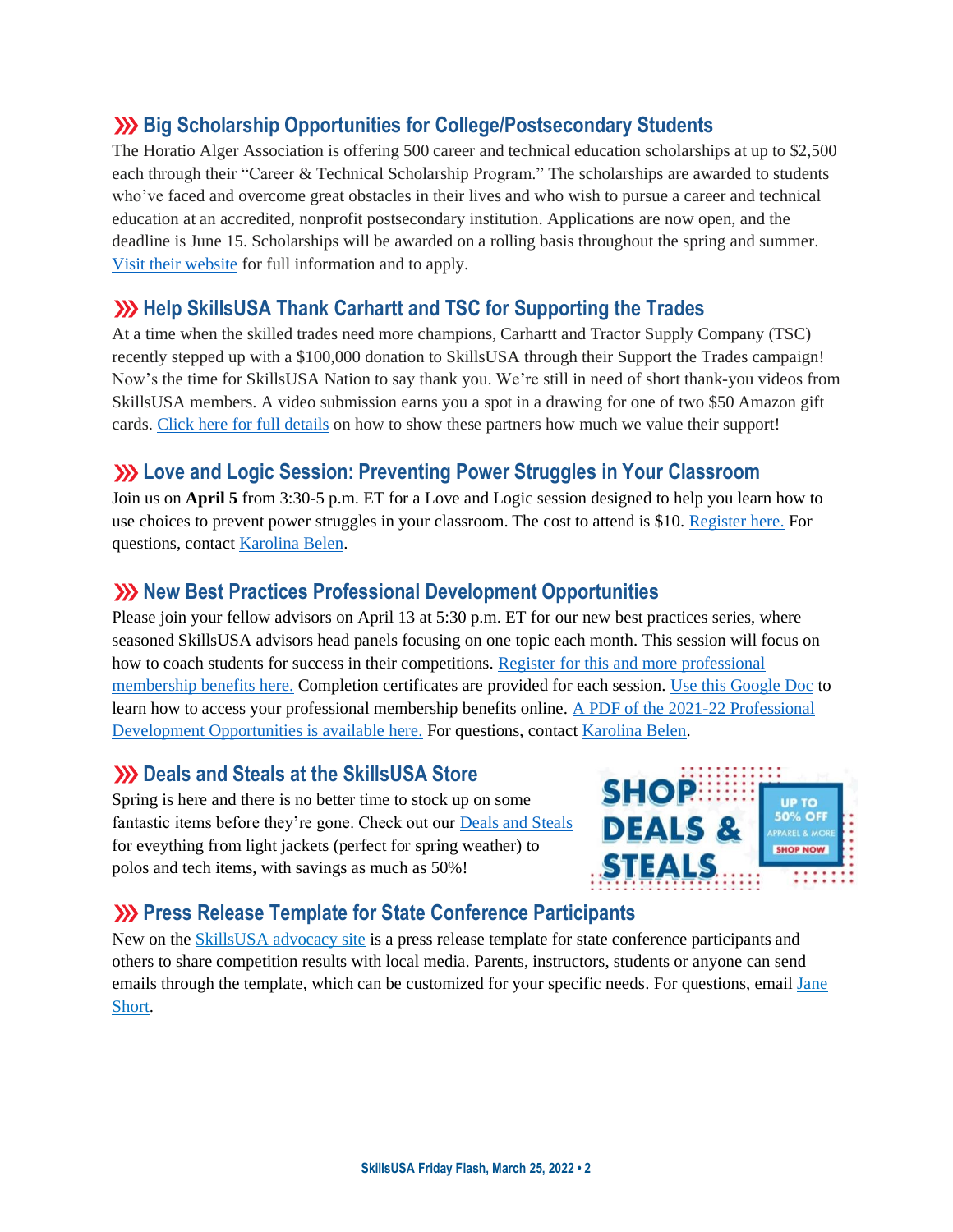# **SkillsUSA Posters Available for Download**

SkillsUSA has many resources to help your chapter succeed. SkillsUSA posters are free to [download from the SkillsUSA website.](https://www.skillsusa.org/membership-resources/membership-kit/) You'll find the direct links grouped under "High School and Middle School Resources" and "College/Postsecondary Resources" on the page. Several have also been translated into Spanish. The posters can be used year-round and are a great way to refresh your classroom while highlighting SkillsUSA.



### **Sharehoff** SkillsUSA Hall of Champions Award Application Final Reminder

The new SkillsUSA Hall of Champions Award recognizes individuals who have dedicated themselves at the national level to helping youth develop and embody the components of the SkillsUSA Framework. Candidates may be nominated by a state SkillsUSA director, current or past SkillsUSA board member, SkillsUSA headquarters staff member, SkillsUSA chapter, stakeholder, alumni or other leaders in the organization. The nomination form must be accompanied by up to five letters of support demonstrating the nominee's impact on student development within the SkillsUSA Framework. [Complete the](https://skillsusa.wufoo.com/forms/skillsusa-hall-of-champions-award/)  [application here](https://skillsusa.wufoo.com/forms/skillsusa-hall-of-champions-award/) no later than **April 1.**

## **Student2Student Program Entries Due**

It's not too late for your students to be recognized for their participation in SkillsUSA's refreshed Student2Student program. The program connects chapters with younger students in elementary or middle school to facilitate SkillsUSA's Jump into STEM! curriculum at their school. [Visit the website](https://www.skillsusa.org/programs/student2student/) to learn more about how your chapter can gain national recognition. Entries are due **April 1.**

# **Applications Due for the President's Volunteer Service Award**

At the 2022 National Leadership & Skills Conference, SkillsUSA will recognize advisors, students and registered alumni for their community service and volunteer activities through the President's Volunteer Service Award (PVSA). To qualify, members must submit a record of their service hours to SkillsUSA, which is a certifying organization. This presidential honor recognizes the valuable contributions of volunteers who are answering a national call to serve others through their current activities or lifetime efforts. [Details on qualifying hours and requirements for submission are available here.](https://www.skillsusa.org/membership-resources/awards/presidents-volunteer-service-award) Applications must be received by **April 1** for recognition at the 2022 national conference.

#### **Seeking Musical Talent to Perform at NLSC**

A new SkillsUSA Talent Program is being launched in conjunction with SkillsUSA's National Leadership & Skills Conference. Selected members will showcase their musical ability during one of three high-energy arena sessions in front of more than 12,000 SkillsUSA participants from across the country. They may also perform for smaller audiences during the conference.

Students or advisors will be offered complimentary conference registration if their sole purpose of attendance is to participate in the SkillsUSA Talent Program. SkillsUSA Championships contestants are eligible, but performance opportunities may be limited due to scheduling conflicts. Applicants must be current paid SkillsUSA members and must submit a video file performing a song of choice that